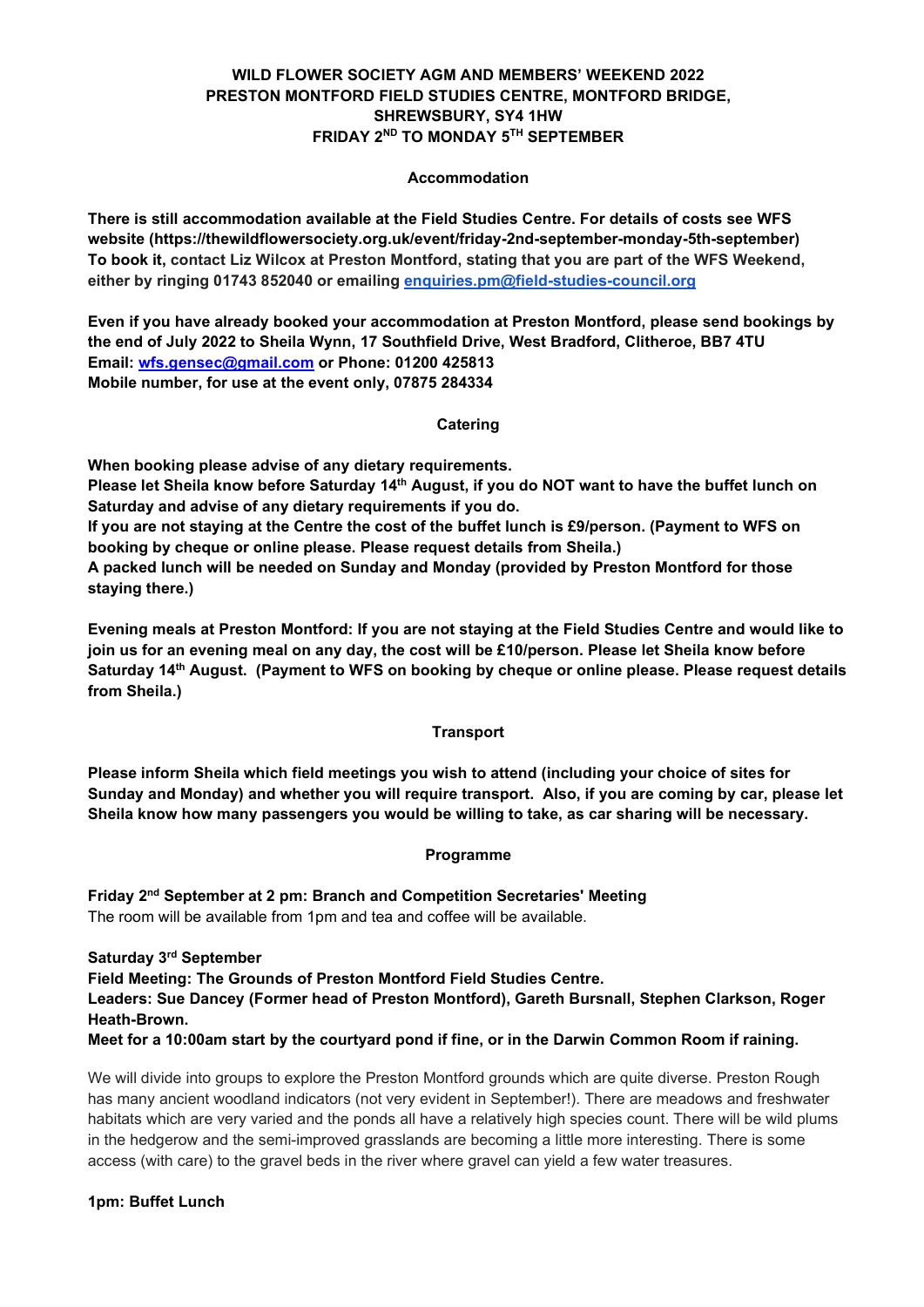## 2pm: AGM

There will then be a short break followed by:

## An illustrated talk by Jonathan Drori, Around the World in 80 Plants

In the follow up to his best-selling Around the World in 80 Trees, WFS member, Jonathan Drori takes another trip across the globe, bringing to life the science of plants by revealing how their worlds are inextricably entwined with our own history, culture and folklore. For more information about Jonathan, visit his website, http://www.jondrori.co.uk/

After the talk there will be some of Jonathan's books for sale. (Proceeds to the WFS)

During the afternoon, entries to the Photographic Competition will be on display and the winners will be announced. Entries to the 'Shoot and Show' competition will be voted on by members present at the AGM.

There will be our usual Plant Identification Quiz, provided by Stephen Clarkson.

There will also be a sale of botanical books donated by Pat Verrall, Chris Pogson and others.

## After dinner, at approximately 7:30pm

## A microscopy session led by Martin Godfrey. (The session will be limited to a maximum of 15, please book your place in advance)

The session will cover pollen and fern spore fertility (good for hybrids), stomata size and distribution which is handy for sorting out some species. Martin would like you to bring specimens.

## Sunday 4<sup>th</sup> September:

There will be a choice of three field meetings: When booking, please let Sheila know which one you would like to attend.

## All meetings will start at 10:30

Routes and parking information will be available nearer the time.

- 1. The Montgomery Canal and Vyrnwy Aqueduct at Llanymynech. Leader: Martin Godfrey
- 2. Wern Claypit Reserve and Montgomery Canal, Arddleen (am) followed by Llanymynech Rocks Nature Reserve (pm). Leader: Kate Thorne
- 3. Llanymynech Rocks Nature Reserve (am) followed by the Llanymynech Heritage Area and the Montgomery Canal at Llanymynech (pm) Leader: John Martin

## Llanymynech Rocks Nature Reserve

The reserve has a varied limestone flora. Plants we should see include: Autumn Gentian Gentianella amarella ssp. amarella, Autumn Lady's-tresses Spiranthes spiralis, Ploughman's-spikenard Inula conyzae and Common Calamint Clinopodium ascendens.

Llanymynech Heritage Area has a beautifully restored Hoffman Limekiln

## Montgomery Canal

There should be a good variety of water and emergent plants at all the sites. We should see Common Skullcap Scutellaria galericulata and Gypsywort Lycopus europaeus as well as other emergent species along the margins. There should also be some Pondweeds Potamogeton spp. in the canal and Floating Water-plantain Luronium natans has been recorded at both sites.

## After dinner, at approximately 7:30pm

A workshop led by John Poland on how to use The Vegetative Key to the British Flora